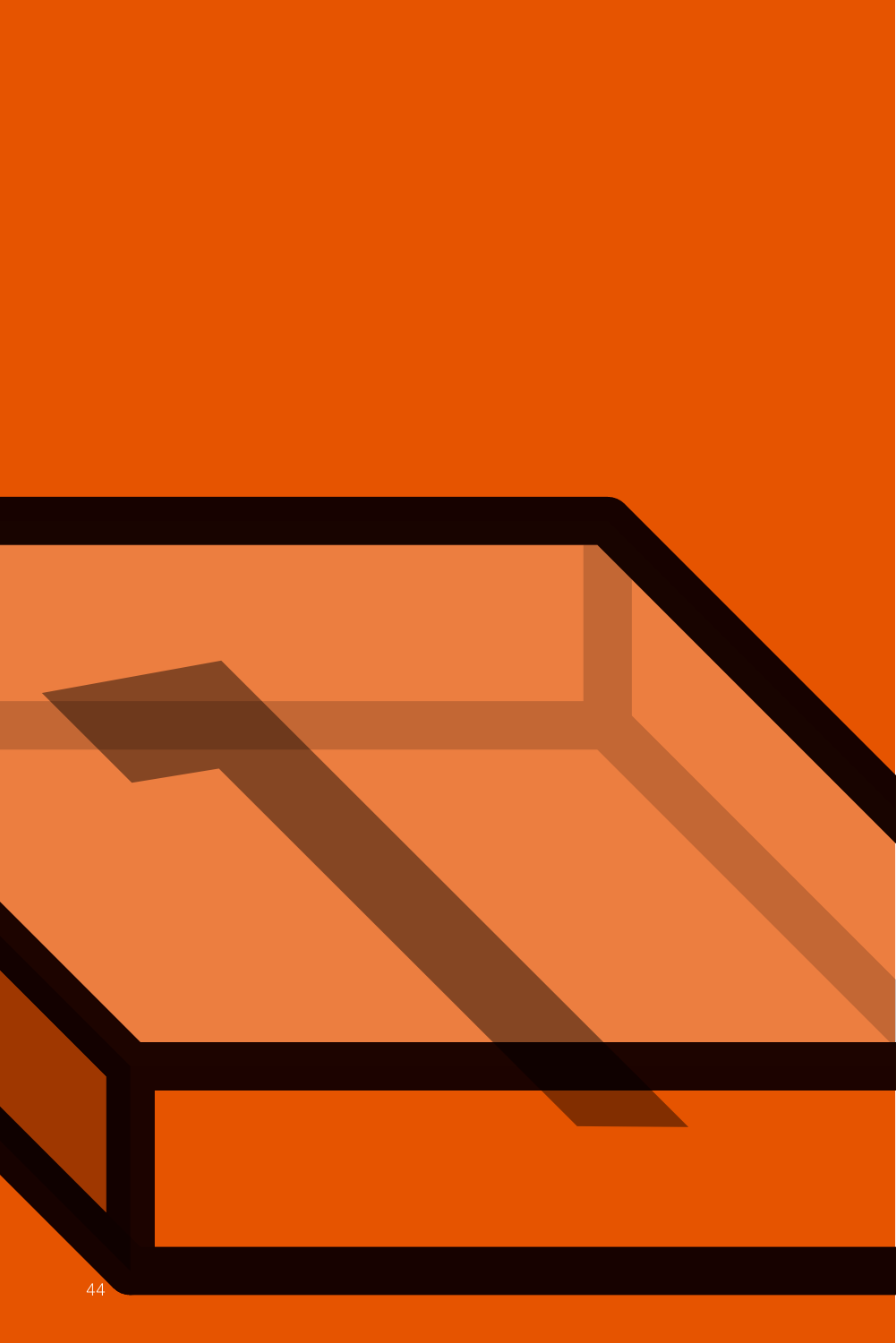# Foundation 1 The Philosophy of Economy Studies

Economics should be taught as the study of a subject matter, the economy, using all relevant approaches, rather than as a narrowly defined method of thinking.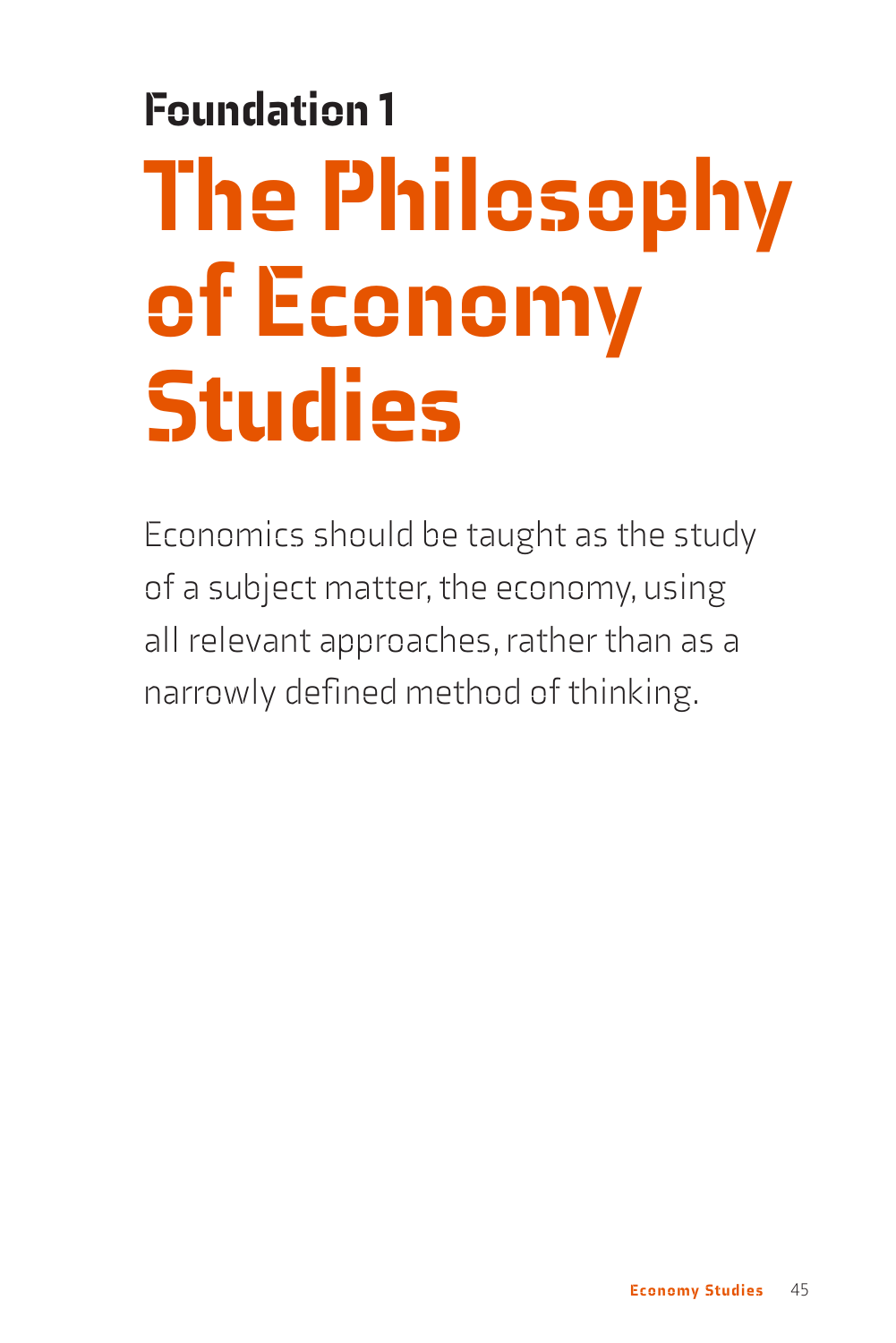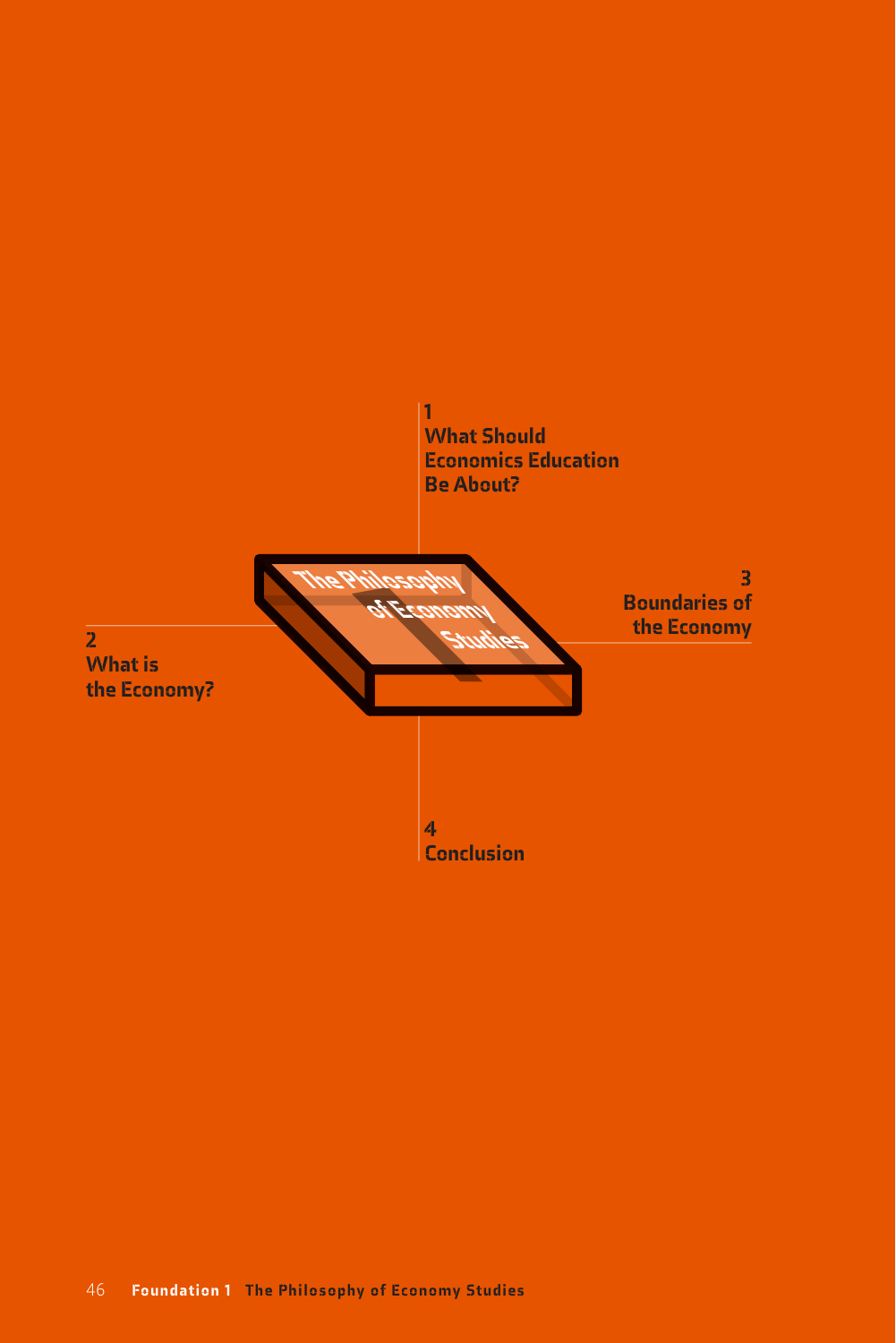In this chapter, we attempt to answer a fundamental question on economics education: should it be taught as a specific method of thought, which can be applied to any subject matter? Or, should it be taught as a study of a concrete subject matter: the economy, as lawyers study the legal system? We argue the latter, based on the idea that the study of the economy is a vital social function and the primary reason for most students to study economics.

In the second part of the chapter, we define what exactly we mean by 'the economy': economies are open systems of resource extraction, production, distribution, consumption and waste disposal through which societies provision themselves to sustain life and enhance its quality.

We then discuss the question of how the economy is related to other systems: When do we still call something a part of the economy and at what point have we crossed over into other territories? Here we discuss the economy's relation to the natural world, to the social world and its geographical scope, and discuss how to work with these boundaries.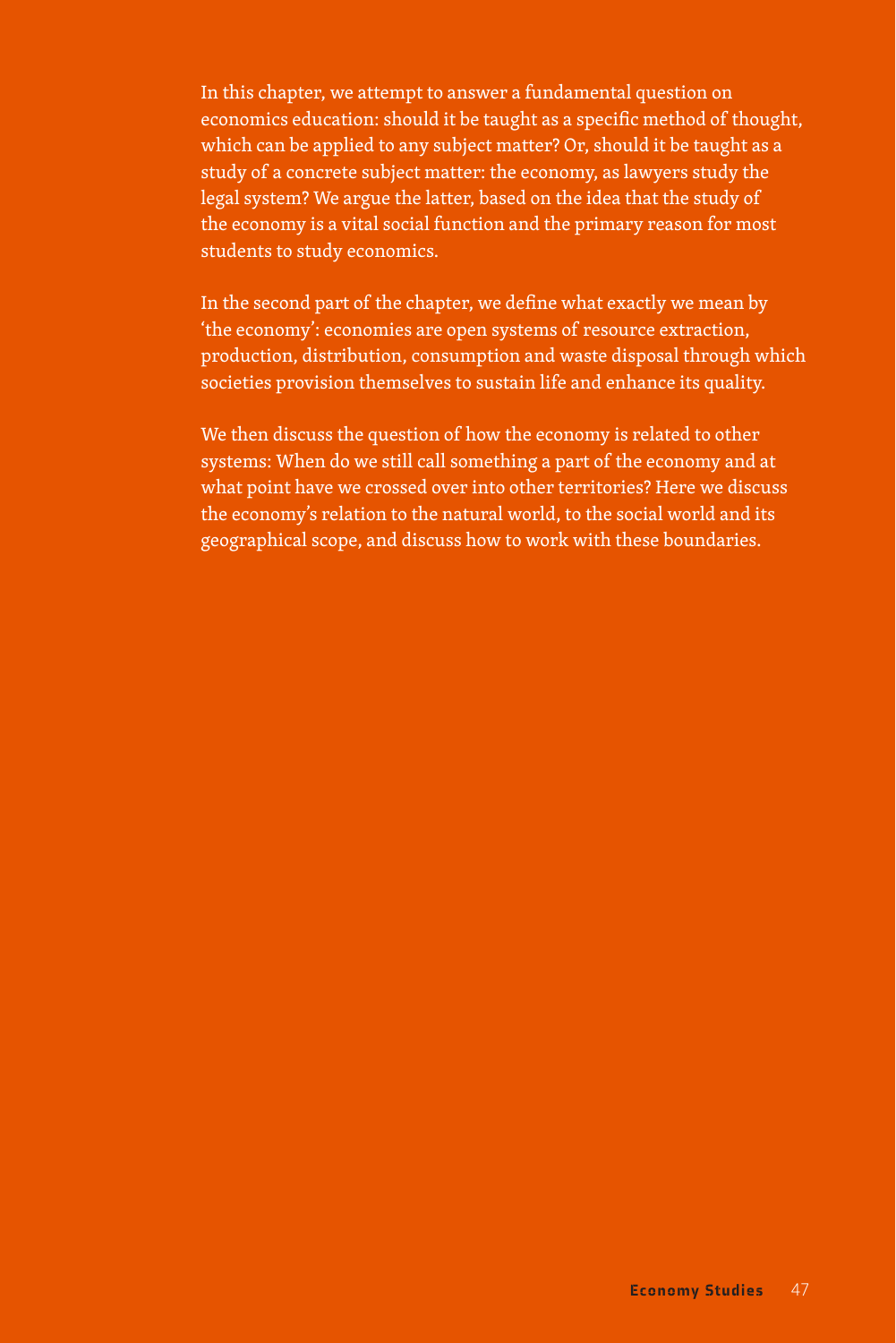*"What do economists study? What do they do? They study the economic system.*

*Marshall, in the Principles of Economics defined economics thus: 'Political Economy, or Economics, is a study of man's actions in the ordinary business of life; it examines that part of individual and social action which is most closely connected with the attainment and with the use of the material requisites of wellbeing.' A modern economist, Stigler, has phrased it differently: 'Economics is the study of the operation of economic organizations, and economic organizations are social (and rarely individual) arrangements to deal with the production and distribution of economic goods and services.'*

*Both of these definitions of economics emphasize that economists study certain kinds of activity."*

**Ronald Coase** (1978, p. 206)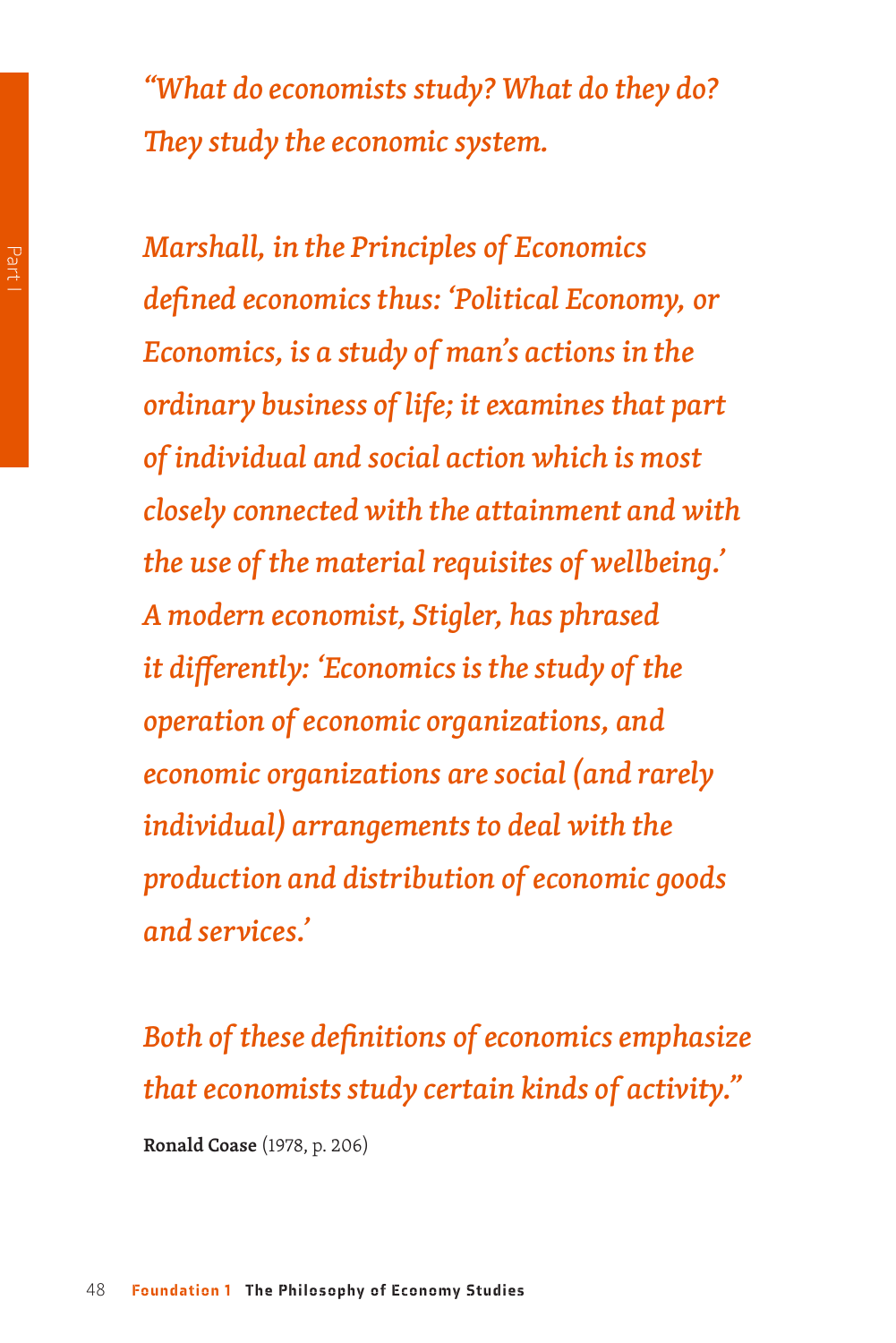## 1 What Should Economics Education Be About?

The theme of this book is: *how economics education should be organised, to best prepare students for their future roles in society*. In other words, what should economics education be about? There are broadly two potential answers to that question: organising education around a specific method of analysis or organising it around a subject, the economy (Akerlof, 2020).

What would the first answer imply? We would get separate programmes for different theoretical approaches, which subsequently could be applied to different subject matters including for example trade, the labour market, marriage, political party competition, religion, etc. One could imagine a separate programme for the neoclassical approach to human life, another for the institutional approach to human life, programmes for the Marxian approach, etc. Proponents of this view generally claim that while such an approach to the field is by definition limiting, these very limits form its power. Namely, a single, coherent and long-established intellectual framework has the advantage of being more practically useful. Students become experts in a particular method and can communicate effectively and consistently given their shared established syntax, as well as apply and build upon the works of others using the same toolkit.

In economics, this view has become more popular since the 1960s (Backhouse & Medema, 2009a). Before this period, the other view, seeing economics as the study of the economy as subject-matter, was dominant. In fact, the idea that economics is about studying economies has been around in many forms for as long as the field itself has existed (Backhouse & Medema, 2009b). In the classical period, Jean-Baptiste Say (1803, p. 6) described political economy as the "*science*" about "*the production, distribution, and consumption of wealth".* Around the turn of the 20th century, the discipline changed its name from political economy to economics in order to sound more like a modern scientific discipline and to distance itself from its former political image. The core content of the field remained, however, largely unchanged.

In 1932, Lionel Robbins (1932, pp. 15-17) proposed a radically different definition of economics, defining it around a method, rather than a subject-matter, saying: *"Economics is the science which studies human behaviour as a relationship between ends and scarce means which have alternative uses … any kind of human behaviour falls within the scope of Economic Generalisations. … There are no limitations on the subject-matter of Economic Science".*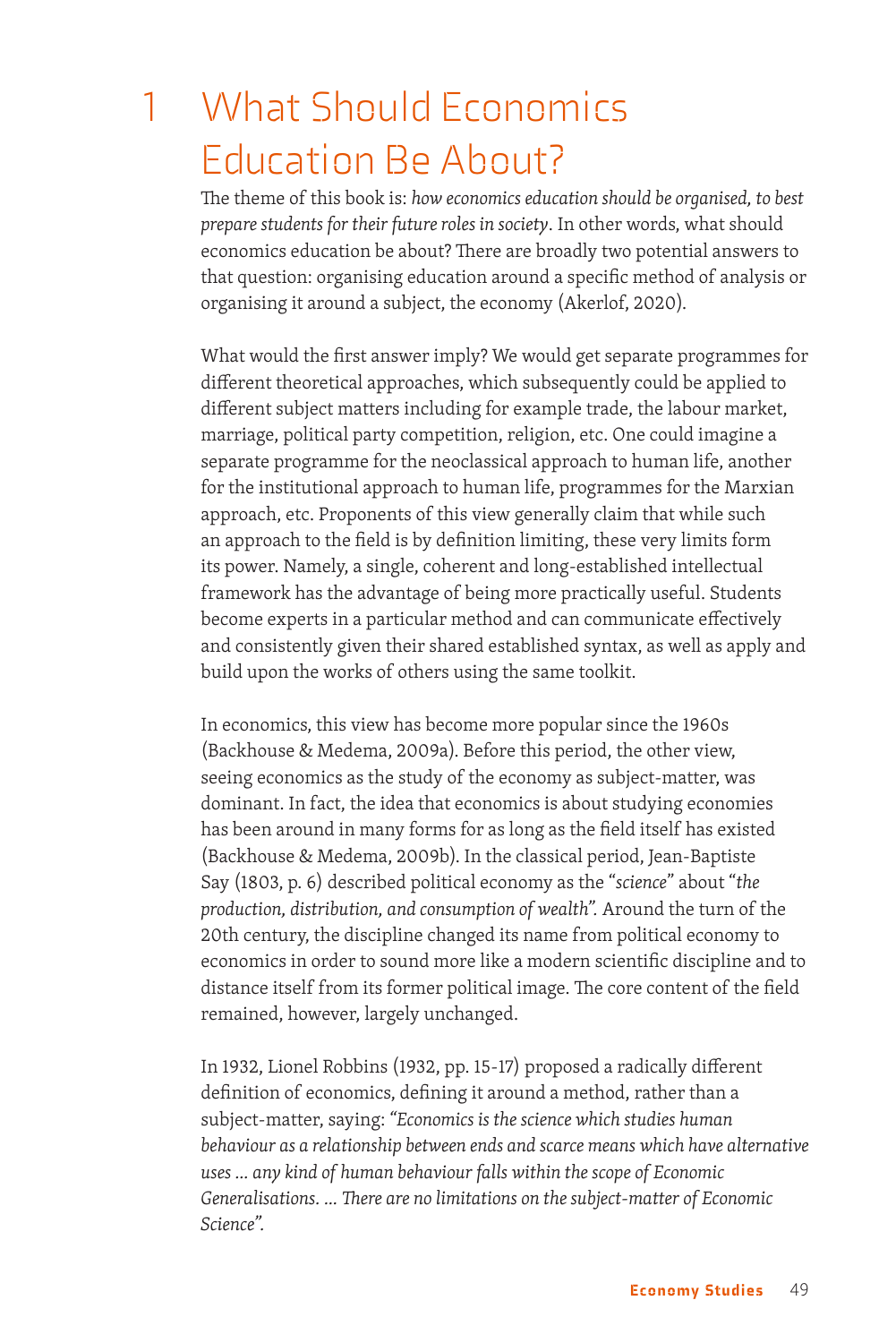Initially, there was strong resistance to this new definition for economics as being about the rational choice approach to all of human life, or in Backhouse and Medena's (2009a, p. 805) words: *"This definition laid a foundation that could be seen as justifying both the narrowing of economic theory to the theory of constrained maximization or rational choice and economists' ventures into other social science fields. Though often presented as self-evidently correct, both the definition itself and the developments that it has been used to support were keenly contested"*.

Economists, such as Ronald Coase, Frank Knight, James Buchanan, and Kenneth Boulding, argued it was too deductive and anti-empirical, and at the same time too narrow in how topics could be studied and too broad in terms of which topics it concerns (Backhouse & Medema, 2009a). Knight (1933, p. 4) wrote, for example, that it is an *'error'* and *'vice'* to *'look upon life too exclusively under this aspect of scientific rationality [economising]'* and argued instead that economics is about studying *'the social organization of economic activity'*.

Despite these various criticisms, this definition and approach to economics has become more popular since the 1960s. Gary Becker was perhaps its most notable proponent, promoting this approach as 'the economic approach', which he described as follows: *"The combined assumptions of maximizing behavior, market equilibrium, and stable preferences, used relentlessly and unflinchingly, form the heart of the economic approach as I see it."* (Becker, 1976, p. 5). With this 'economic' approach, he proposed we can understand an enormous variety of topics, ranging from traditional economic topics, to topics including marriage, raising kids, education, politics, law, crime, discrimination, and even suicide, as being rational decision making amid scarcity (Becker, 1973, 1976, 2010; Fine & Milonakis, 2009; Grossbard, 1993; Kimenyi & Shughart, 1986).

But while this approach to economics has become more popular, it has by no means become universally accepted. Two of the most popular economics textbooks today, for example, define economics as the study of the economy as subject-matter: Krugman & Wells (2012, p. 12) write "*economics is the social science that studies the production, distribution, and consumption of goods and services*" and the CORE Team (2017, p. 38) defines economics as *"the study of how people interact with each other and with their natural surroundings in providing their livelihoods"*.

While the monistic approach, economics as a method, has some benefits, organising economics education along the lines of one approach creates the risk of replacing the mission with the instrument. The goal of academic programmes is to teach students to understand the world: theories and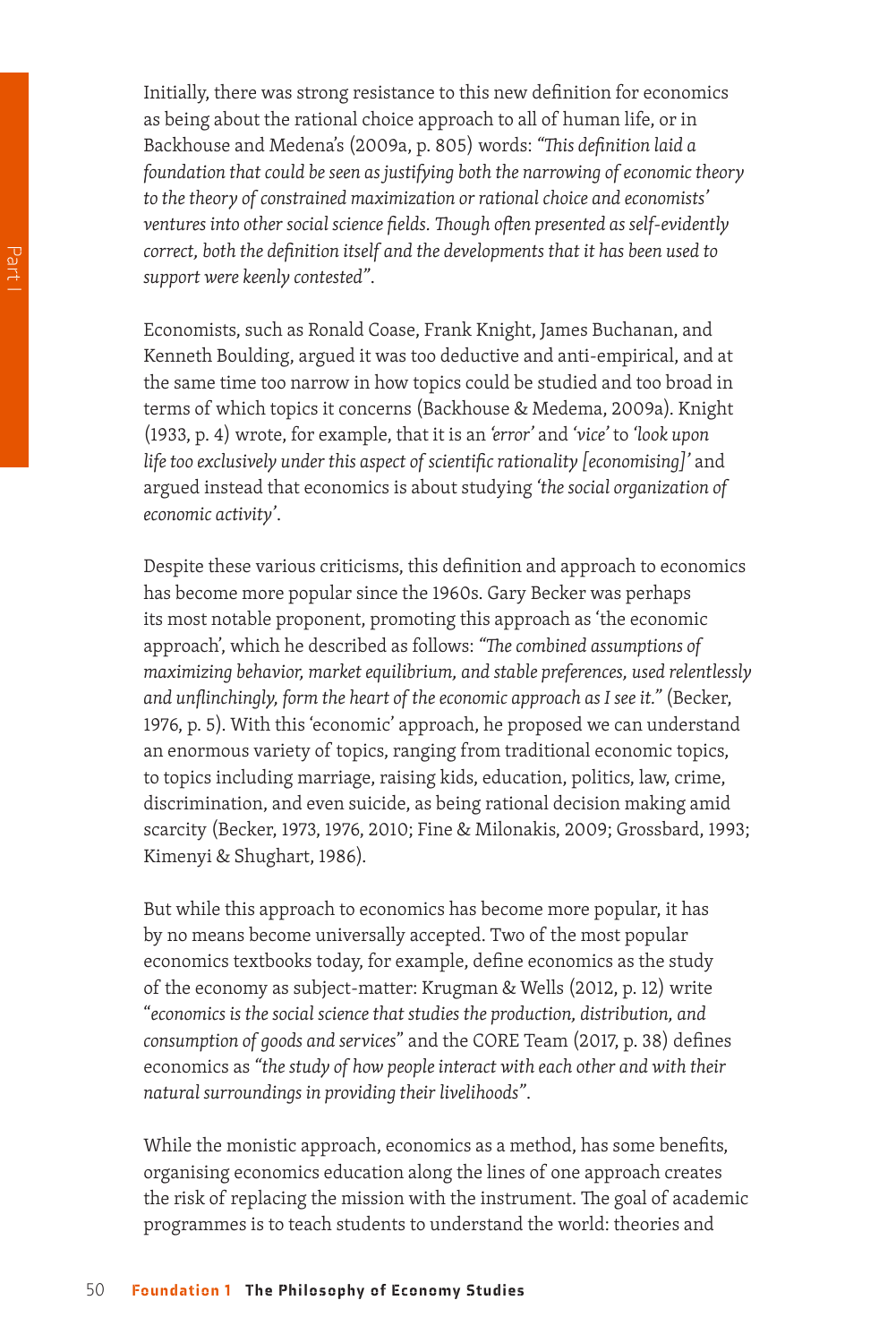methods are simply the means to achieve this end. Centring programmes around certain approaches tends to create intellectual silos, where students are taught to be like-minded and adhere to the approach taught in that programme. This approach is therefore often described as teaching students to *"think like an economist"* (Hoyt & McGoldrick, 2012; Siegfried et al., 1991; Tieleman et al., 2017). The danger in this approach is that it *"allows each professor to think of the training that they provide as essentially getting the student to think like him or herself "* (Colander & McGoldrick, 2010, p. 16). As such, the opportunity is lost to help students through open and critical discussions develop their ability to think independently and critically evaluate all the information they are exposed to (on a daily basis) both in their role as future economists and members of society. Or in the words of Raveaud (2009, p. 255):

*"While students need to be reassured that their professors know better than they do, they also like to be puzzled. They are students, after all, not guinea pigs! Our role as teachers is not to give them ready-made answers. It is to provide them with the tools and opportunities they need in order to learn to think for themselves about the relative value of competing economic ideas, institutions and policies in the face of genuine uncertainty about which one is 'right'."* 

In this chapter, we argue for the second answer. That is, to teach economics centred on a specific subject matter: the economy. What would academic education look like in this case? Biologists investigate living things and the ecosystems they form. Sociology is the study of society and social relations. Medical doctors focus on the human body, its health and how to maintain and restore it. Legal scholars study the legal system, rights and obligations. Political scientists investigate politics, the dynamics of power and governance. Economists, then, study the economy. The title of this book, *Economy Studies*, serves to emphasise this point.

### 2 What is the Economy?

But what exactly is the economy? The term economy originally comes from the ancient Greek word *oikonomía*, meaning *'household management'* (Samuels et al., 2008). The most common modern reformulation of the definition of the economy is the production, distribution and consumption of goods and services. In jargon, it is also known as the *social provisioning process*: the activities, interactions and structures that lead to the provision of the material means of life (Jo, 2016). Furthermore, recent developments and insights concerning ecological issues show that resource extraction and waste disposal are also crucial economic processes, besides production, distribution and consumption (Goodwin et al., 2019). As such, one could say economies are open systems of resource extraction, production,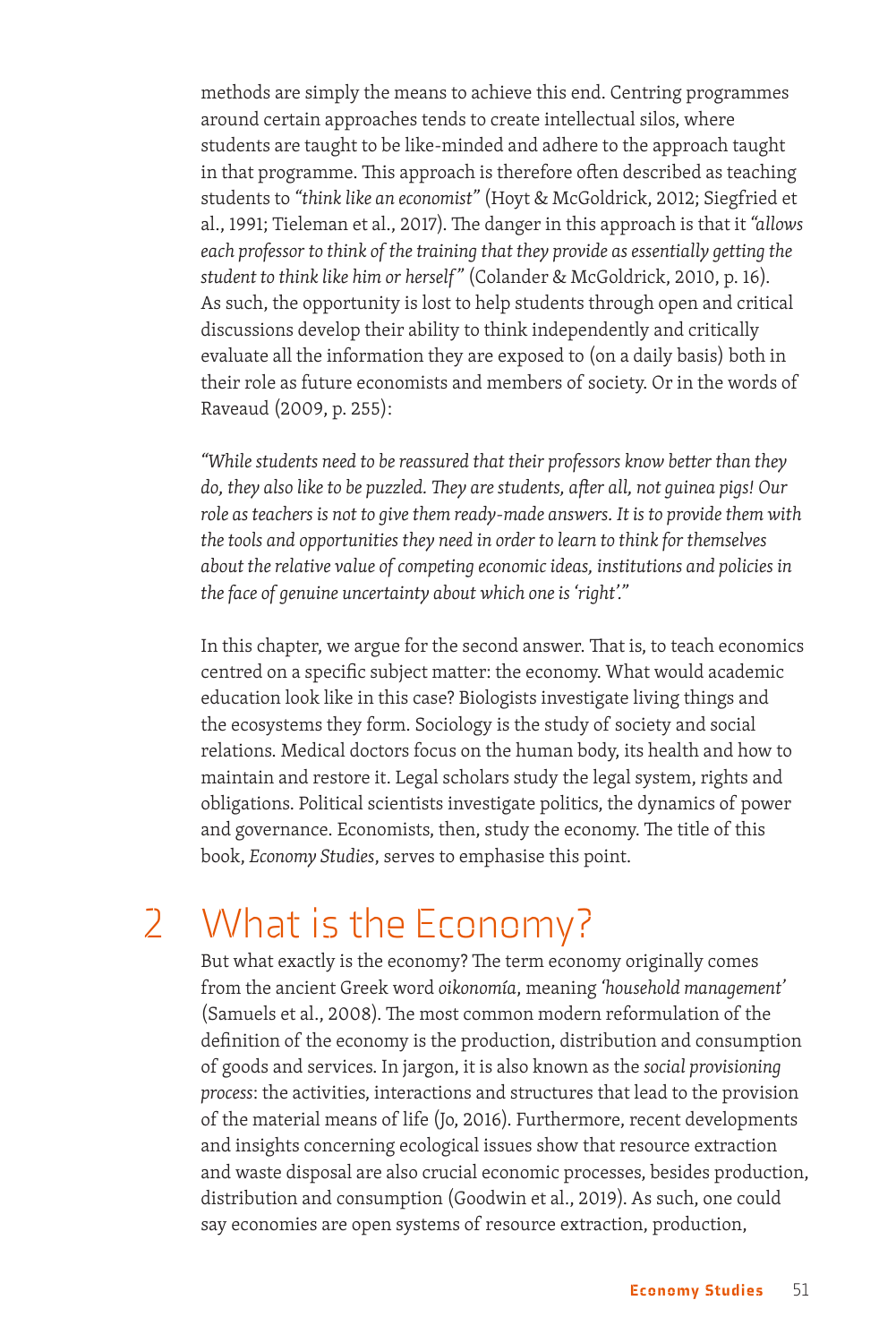distribution, consumption and waste disposal through which societies provision themselves to sustain life and enhance its quality.

To be clear – political science, sociology, anthropology, law, economics – these are all concerned with human beings and social processes. There is no separate entity called the 'economy', just as there is no isolated thing called 'culture' or 'politics'. Social life is highly complex and consists of many dimensions. But in order to study it effectively, scholars have intellectually distinguished different domains of that larger social life. The social science disciplines each study one of those domains or aspects of society, and for economics that is the material provisioning aspect: the 'economy'.

Before we move on, we need to explain further what we mean by 'the economy', by defining what makes up an economy and subsequently defining its boundaries as well as its relation to neighbouring fields.

The economy can be seen as the sphere in which we carry out practical actions for our needs. We produce things for ourselves and others, we make deals and shake hands and we work together on projects, often in exchange for money. We spend most of our waking hours during adult life working in jobs to 'make a living'. We distribute, and redistribute, resources amongst each other. We do care work for each other, sometimes paid but often unpaid. In short, we do our best to provide for ourselves and each other.

On their own, these interactions seem simple, yet through them we quickly become entangled into larger systems. We engage in all sorts of organisations to coordinate our actions. We form professional associations and labour unions to represent our collective interests. We operate in companies, through which we become involved in supply chains stretching across the globe. We try to ensure that the more vulnerable members of our society, and the natural world on which we depend, are also taken care of. We erect complex structures of government to provide material, legal, educational and other infrastructure. In short, from the simple aim of provisioning for our needs, emerges a complex global system with its own dynamics and tendencies, which nobody has quite 'designed', but which we all influence, and which influences us, in many ways.

These dynamics of human material provisioning, from individual actions, interactions and bonds to larger organisations, institutions, agreements and their emergent dynamics, together form the 'economy'. But what kind of thing does that make the economy? It has been described as a machine, a network, an ecology, a system as well as many other metaphors. Several different analytic approaches conceptualise the economy and its workings differently, each contributing new insights (see *Building Block 8: Economic*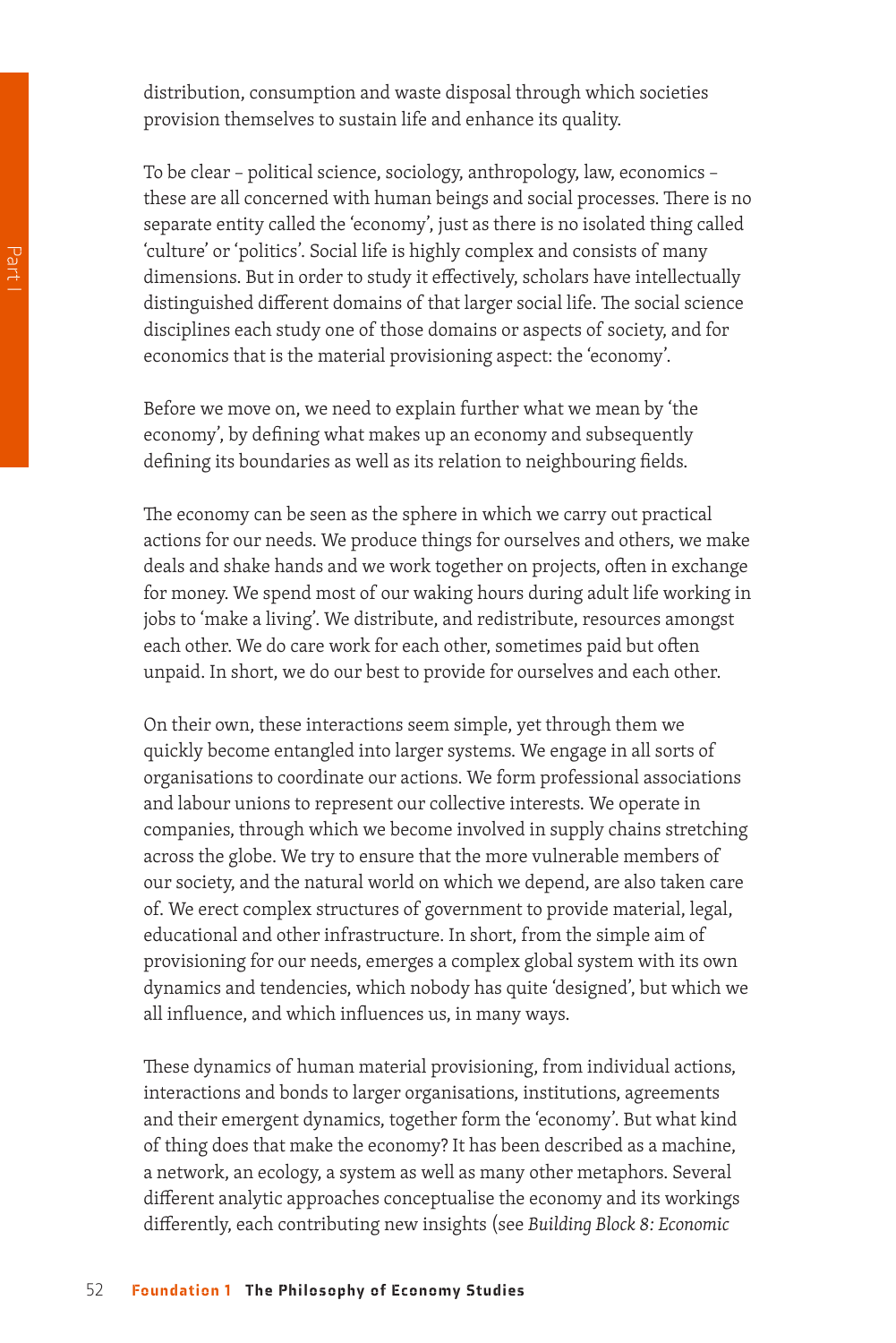*Theories* and its online resources). As we explain in more detail in the chapter *Foundation 2: Pluralism*, we argue that students should become familiar with these different ways of looking at economies. Throughout the book we sometimes refer to 'the economic system' as a synonym for the economy. We do not imply any particular conception of the economy by this.

#### 3 Boundaries of the Economy

While there is broad agreement that certain systems and dynamics are clearly part of the economy, there is a lot of debate about the exact definition and the boundaries of the field. We do not pretend to be able to resolve these issues. Instead, we encourage teachers to openly discuss these debates with students (see also *Building Block 1: Introducing the Economy*). Still, for a book called Economy Studies, basing its philosophy on the concept of *the economy*, it is necessary to at least provide a working definition with boundaries. Here we discuss the economy's relation to the natural world, to the social world and its geographical scope.

First, nature. We believe that the interactions between the economy and nature fall, to a large part, within the scope of economics. For example, the extraction of resources and the dumping of refuse are crucial activities in the human material provisioning processes, which often follow economic dynamics. The internal workings of nature, on the other hand, are the domain of the natural sciences. There are at the same time various fields, of rapidly increasing importance, where economists need to cooperate with natural scientists such as in the food industry. We need to better understand how economies are shaped by nature and how economic processes, in turn, influence nature.

For example, throughout most of history, economic cycles could only be understood by taking into account the agricultural cycles (Heilbroner, 1953). While agricultural cycles have lost some of their importance to economic dynamics, natural processes do remain crucial. The growing and harvesting of crops is heavily influenced by topsoil erosion, climate change and the extinction of pollinating insects. Economic dynamics (price competition, the drive for higher short-term efficiency, etc.) systematically affect the natural world, and the consequences in turn limit our ability to grow food to sustain ourselves: economics.

As the man-made ecological challenges of our world multiply, natural processes seem to be regaining their importance for the workings of economies. Even the sector seemingly least connected to the physical world, the financial sector, is increasingly concerned with the effects of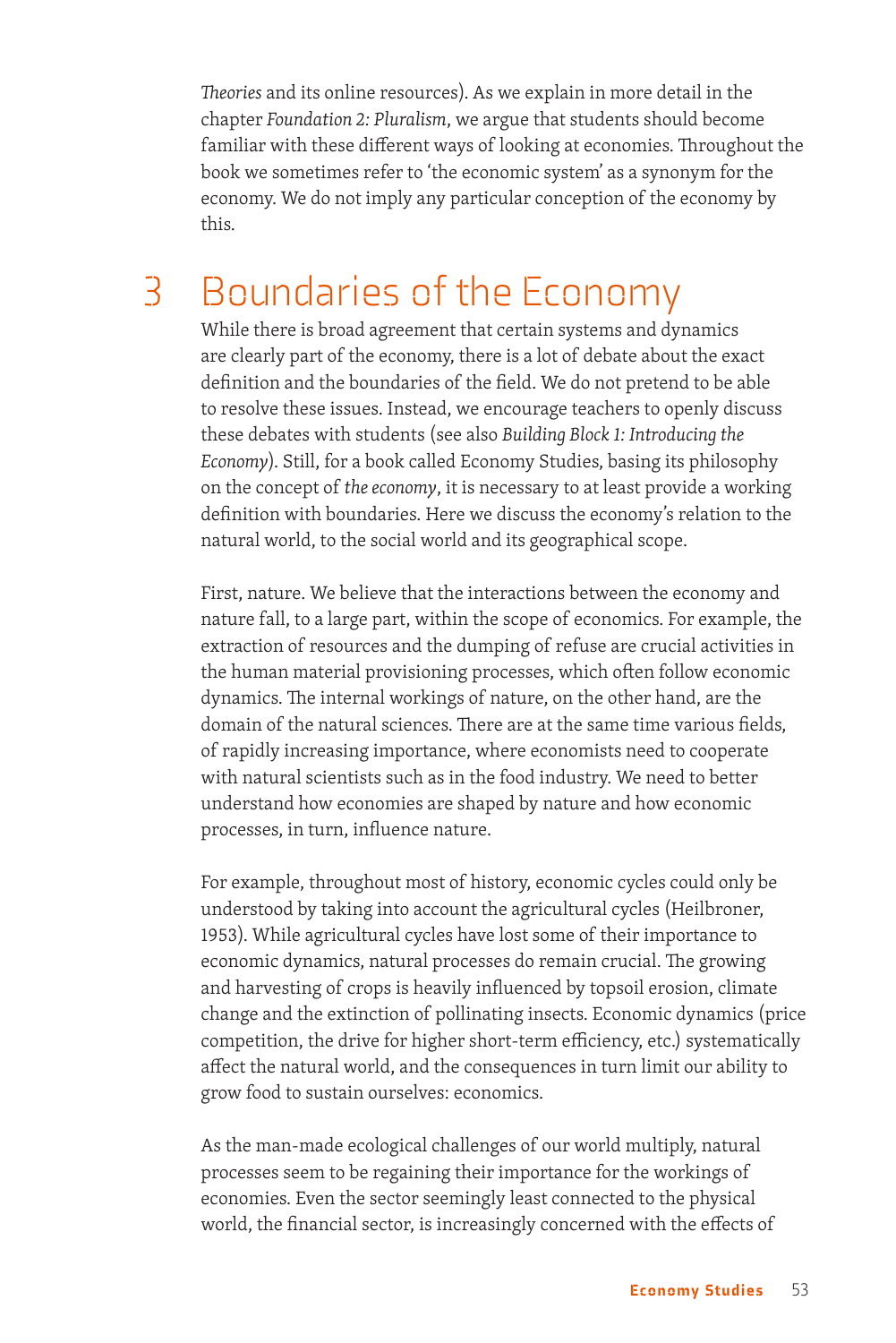climate change (European-Commission, 2021; Wamsley, 2020). Ecological economists have a particular focus on these matters and provide useful teaching material on this. However, the connection with nature goes beyond ecological questions. Health- and technology-related issues are also relevant to the economy, with matters such as aging populations, mechanisation, automation, and, as has become very clear recently, pandemics. In sum, precisely because it is hard to draw an exact boundary between 'nature' and 'economy', the interactions between these two deserve a clear place in economics education.

Secondly, there is a boundary between the economy and the social world, where the latter stretches beyond our actions for practical needs. Here, too, we argue for paying attention to the boundary. Again, this does not mean we are advocating that all social phenomena should be studied by economists. The dynamics of voting behaviour and workings of political parties do still belong to political science; the ways in which information circulates in society to communication studies; the effects of educational practices and policies are still the domain of educational science and the causes of crime and recidivism of criminology – to name but a few. However, we do believe it is important to consider the *interactions* between the two spheres. Politics, information, education and crime are all highly important for our understanding of how economies work, despite being the subject matter of other disciplines. To be sure, economists using the rational choice approach have also contributed to research on many of these topics. While we applaud such interdisciplinary research endeavours, we do not suggest including such insights in economics education. Economics education should focus on understanding the economy, not on a specific method of investigation.

Interdisciplinary cooperation is thus needed to understand how the material provisioning aspect of human societies interacts with other social matters. The economy-oriented sub-disciplines within sociology, anthropology, geography and political science seem to be particularly well-suited to gain knowledge about these interactions. Some economic theoretical approaches, such as institutional and feminist economics, have also paid particular attention to the interactions between the economic and the wider social world. We suggest giving students a brief overview of these fields, so that they will know 'who to talk to' concerning matters spanning various disciplines.

Third and finally, economies have particular geographical boundaries. The term 'the economy' is often used to refer to the national economy. When we use it in this book, we generally do not presume any such specific scale level. Economies can be analysed at any scale of organisation and